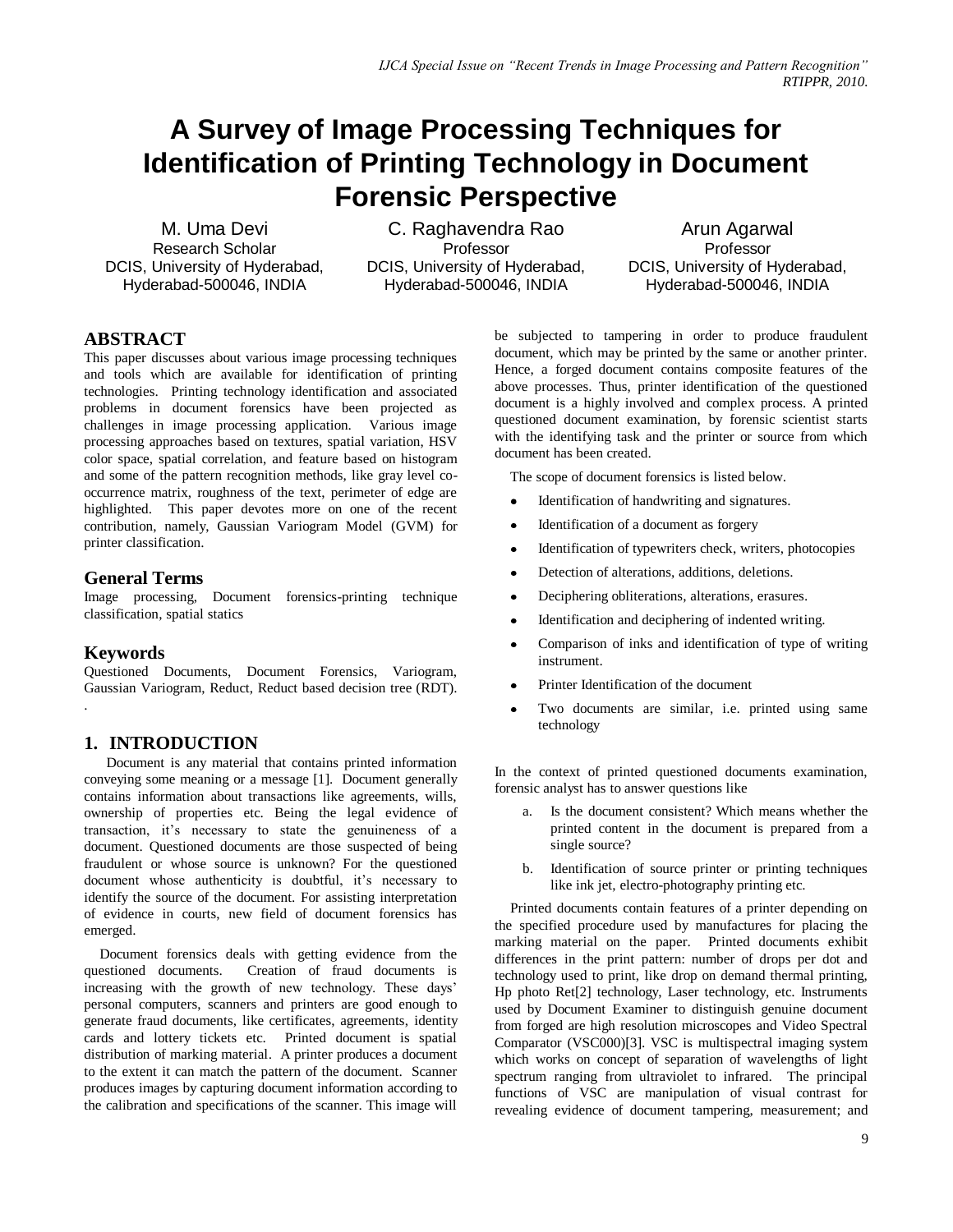comparison for detecting small differences within or between documents. It has an extensive range of facilities for detecting irregularities on altered documents. High resolution microscopes like LEICA MZ 8, LEICA MZ 12.5 are used to observe the pattern in the document. These instruments are useful in identifying the characteristics of a document but they have no mechanism for classification. These instruments are expensive.

As the current methods and instruments used are expensive in capturing the data as well as in analyzing (time and space), there is a great need to develop alternative solutions for forensic characterization of print in terms of cost, space and time.

## **2. OVERVIEW OF RECENT RESEATCH IN DOCUMENT FORENSIC**

Recent research publications demonstrate various approaches suggested for discriminating printing techniques. Research activities on characterization of electro photographic printers in [4], gray level co-occurrence feature in [5] and most frequently occurring letter "e" and Gaussian mixture model(GMM) in [6] are the techniques used for printer identification.

In GMM, principal component analysis is used as dimension reduction technique to obtain 1-D projections of the extracted text character. These researches are exclusively for the identification of electro photographic printers.

Features of the printed document, which are unique to printer model or manufacturer's product, is referred to as intrinsic signature. Characterization of electro photographic printers [6] is for finding intrinsic signature of printers based on banding signals to discriminate various electro-photographic printer models.

Machine identification code project [7] identifies presence of pattern of yellow dots in color laser printouts, which represent printer serial number. This is not applicable to all electrophotographic printers as some printers do not show the presence of these yellow dots. Some printers like Samsung clp-510 series, Hp laser 8550 series are not showing any yellow dots. Still there is some forensic information to keep track of the printer model. Identification of printing process using HSV color space by Haritha [8][9], is based on hue histogram for identification of printing process and photocopy. Hue contrast, periodicity and ink overspray are the features selected for classifying ink jet, laser jet and photocopies. This is based on color image processing technique using HSV color space.

 Identification and linking fake documents to scanner by Gaurav Gupta[10] proposed new method for identifying fraudulent documents and linking it to color laserjet priter or color inkjet printer. In this proposed work they captured images text using high resolution cameras LEICA MZ 8, LECIA MZ 12.5 to capture magnified image of single character and directly transfer the images to computer. Unique color count and texture feature uniformity and intensity variation are used as parameters for distinguishing fraud documents.

Gray level features, proposed by Lampert [11] for discriminating ink jet from laser jet print, are based on high resolution scanned images, e.g. 3200 dot per inch. Recent research is concentrated on evaluation of gray level features like perimeter based edge roughness of the text [12] for print

technique classification, based on low resolution image for high throughput document management system.

From the literature review, one finds that, research in identification of print technology is a very challenging area and there is a great need to develop forensic examination techniques to characterize the documents based on the printing processes.

## **3. PRINT TECHNOLOGIES**

With emergence of print technology various types of printers are available. Commercially available printers are categorized as Electrostatic, Inkjet, Thermal and Photography [13]. Electrostatic print technology uses static charge pattern or selective charge pattern to attract toner particles. Thermal printers use heat to transfer marking material. Ink Jet printers use continuous stream of droplets selectively towards paper or use drop-on-demand process.

The way the marking material is placed on the paper changes with technology. This spatial distribution of marking material on the paper can be used for characterization of a printed document. Print technology classification involves identification of associated print patterns as features or characteristic of printed document. Hence they vary in print pattern. The inkjet printers include continuous, drop-on demand, thermal print types. Dropon-demand thermal ink jet print technology uses heat to generate vapor bubble to eject a single drop of ink through print head nozzles only when activated. Conventional color inkjet printer places up to 8 different colors for dot. But HP Photo REt technology uses tiny drops to produce photorealistic images. It can place maximum up to 29-32 drop per dot by decreasing size of drop to 4-5 Pico liters. Study of spatial statistics of homogeneous color regions of images printed by various printers is used for its identification. Documents like certificates, identity cards, and letter heads containing uniform color region, reveal spatial features of print pattern of source printer.

# **4. CHALLENGES IN DOCUMENT FORENSICS**

 Most of the image processing research techniques is concentrated on classifying the different print documents. Different categories of document are shown in Figure 1a and 1b.



**Figure 1a. Categories of documents**

Identification of printed document and photocopies is based on the techniques of Color image processing. Color image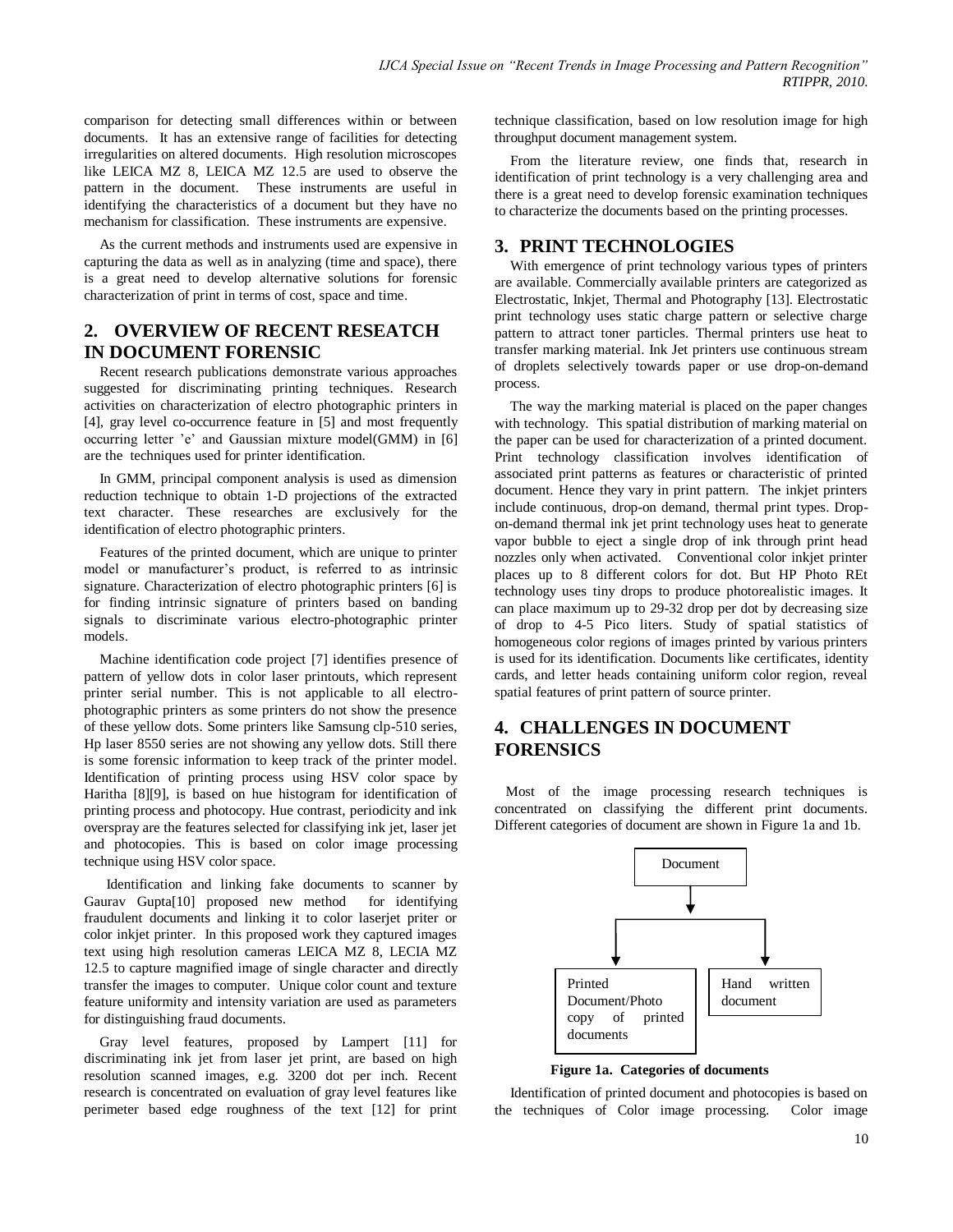processing techniques used for identification of printing process, employed HSV color space. In this work, hue histogram is used to identify between the printed or photocopied document. Generally, the hue histograms are bi-modal and wider for photocopied documents, whereas it is uni-modal and narrower for printed document.

Identification of inkjet print and laser print are done by using features of hue contrast and edge detected hue and saturation images. Inkjet print has large number of isolated dots near the strokes and it has no variation in contrast on opposite sides of the strokes, in an edge detected hue images. While laser print has less number of isolated dots, alternating low and high contrast in opposite sides of the stroke in edge detected hue images. Another distinguishing feature defined by Haritha [8] & [9] for identification of laser jet print is periodic variation in column wise intensity profile of edge detected saturation images.



#### **Figure 1b. Detailed classification of Documents**

 Generally, the printed document contains information both in form of pictures and printed text. In a picture, uniform color region of an image is taken for analysis of spatial pattern. The techniques used for classifying printed document categories are based on uniform color region of the image or based on text of the image.



**Figure 2. Techniques for classification of Documents**

## **4.1. Method based on uniform color region of an image**

Identification of electro-photographic printers is based on frequency analysis of banding signal in large mid tone area. This method has proved that different printers have different banding frequencies based on the brand and model of the printer. These results are reliable for 12.5-50% filled gray level patches.



**Figure 3. Classification based on uniform color region**

The technique that identifies image based on uniform color region of the image is Gaussian variogram model [14], which characterizes the spatial characteristics of the print pattern in the form of variance. This technique is used for classification of inkjet print versus laser jet print and is shown in Figure 3.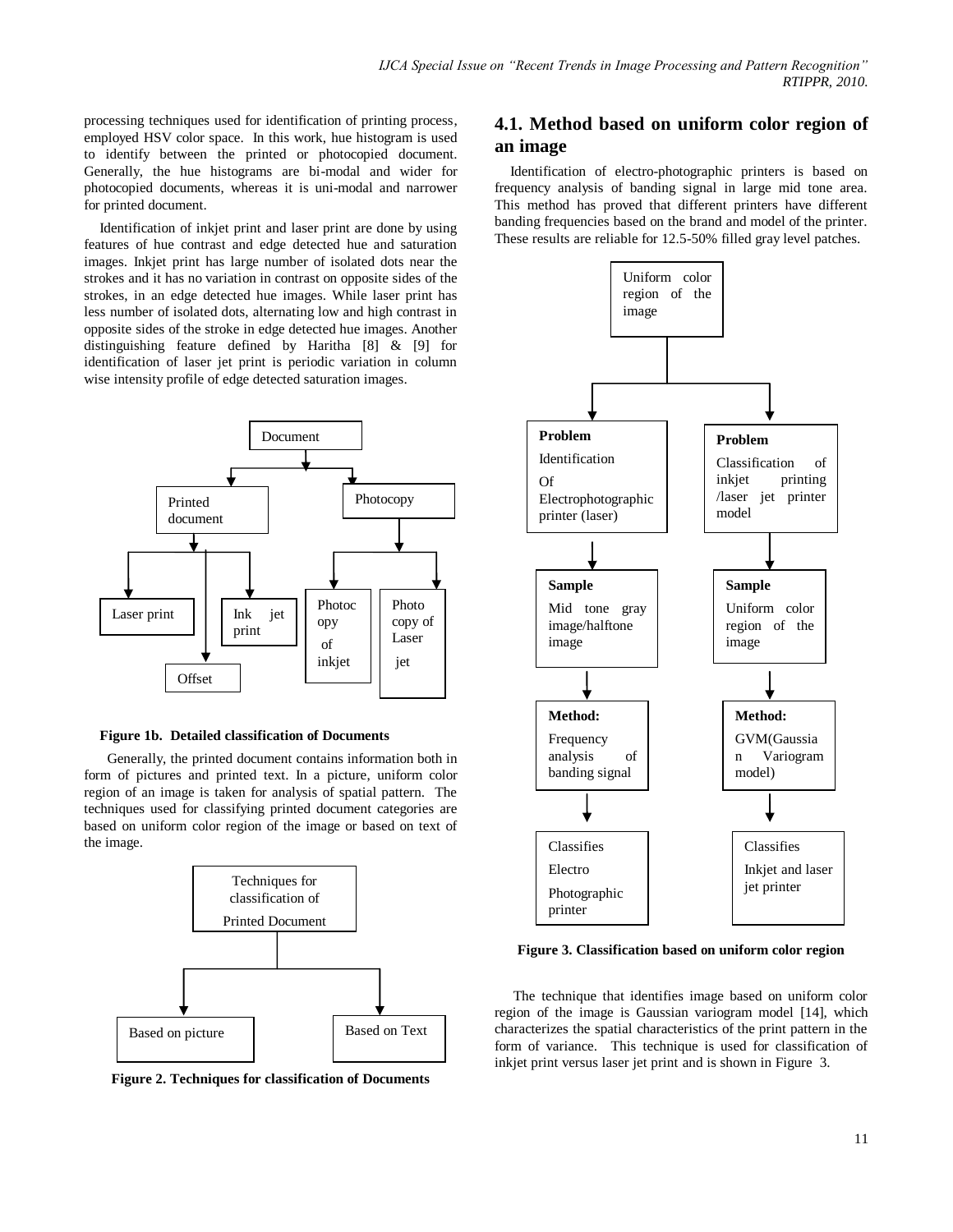### *4.1.1. Algorithm for Classification of Print technology using GVM*

- 1. Select uniform color region of the image as sample
- 2. Convert sample to gray level image
- 3. Generate Variogram for the specified direction
	- a. Plot Variogram as lag or distance versus variance b. Identify range , sill, nugget
- 4. Model Variogram using Gaussian curves of 5th order
- 5. Select parameter of Gaussian Variogram as feature set

6. Normalize feature set data using Z-score normalization method

- 7. Use normalized dataset for different printers as training data
- 8. Reduct based decision tree classification involves
	- a. Calculate reduct
	- b. Generate rules based on Reduct to identify the print technology of test data

#### *4.1.1.1 Samples*

Same image is printed at 600 dpi on different printers mentioned in Table 1 and scanned at 2400dpi using Hp Scanjet scanner. A uniform color region is cropped as sample of size of 127x127 pixels. Selection of a sample of a uniform color region of an image is shown in Figure 4a.

#### *4.1.1.2 Variogram*

Variogram [15] is a statistical tool that characterizes spatial continuity or roughness of data set. Variogram function gives an average dissimilarity between points separated by distance in specific direction in the form of parameter "h". Variogram represents both structural and random aspects of data under consideration. The separation distance is usually referred to as lag. Variogram has been widely used for remote sensing applications [16] and classification of geo-statistical textures [17]. The range of variogram represents structural part of Variogram model.

Representation of Variogram is in the form of graphical representation, x-axis representing the lag and y-axis representing the semi variance. Hence the variogram is plotted as distance/or lag versus variance.

$$
V(h) = 1/n \sum_{i=0}^{i=n} (f(x_i + ha, y_i + hb) - f(x_i, y_i))^{2}
$$
 --(1)

Where  $V(h)$  is the variance at location  $(x_i, y_i)$  with lag h in the direction (a, b), when  $a=0$ ,  $b=1$  the direction is OX (x-axis).

 Parameters related to variogram are range, sill and nugget. Each parameter has its own significance. Range of the variogram represents structural model of the data and size of texture [18] that is contained in the data. Sill is the maximum variance of that variogram from where the variogram level falls off. Variogram analysis deals with experimental variogram calculated from the data. Homogenous color region of image is selected as sample for GVM analysis, as shown in Figure 4a. Samples of the same image printed on different printer and their corresponding variograms are shown in Figure 4b and 4c, respectively.

#### **Table 1. List of printers used for study of spatial patterns**

| Pid | Manu-    | Model               | Dpi | Print technology              |
|-----|----------|---------------------|-----|-------------------------------|
|     | facturer |                     |     |                               |
|     | ΗP       | Deskjet930c         | 600 | HP Photo REt III              |
|     | ΗP       | Deskjet840c         | 600 | Drop-on-demand thermal inkjet |
| 3   | HP       | Hppsc1608           | 600 | Drop-on-demand thermal inkjet |
|     | HP       | Hppsc1315           | 600 | Drop-on-demand thermal inkjet |
| 5   | HP       | Officejet6110       | 600 | HP PhotoREt III               |
| 6   | HP       | Photosmart3188      | 600 | Drop-on demand the malinkjet  |
|     | HP       | <b>Laser</b> 4650   | 600 | Laser                         |
| 8   | HP       | Colorlase rjet4550N | 600 | Laser                         |
| 0   | Samsung  | CLP-510             | 600 | Laser                         |



**Figure 4a. Selection of homogeneous color region as sample**



#### **Figure 4b. Gray level converted sample which is printed on different printers listed in Table 1**

.

Figure 4c shows different variogram pattern for different printer models. Variogram of laser print with id 7, 8, 9 shows the periodicity in variogram.

 Variogram of an image corresponding to a laser printer show peaks at regular intervals which depend on the size of texture in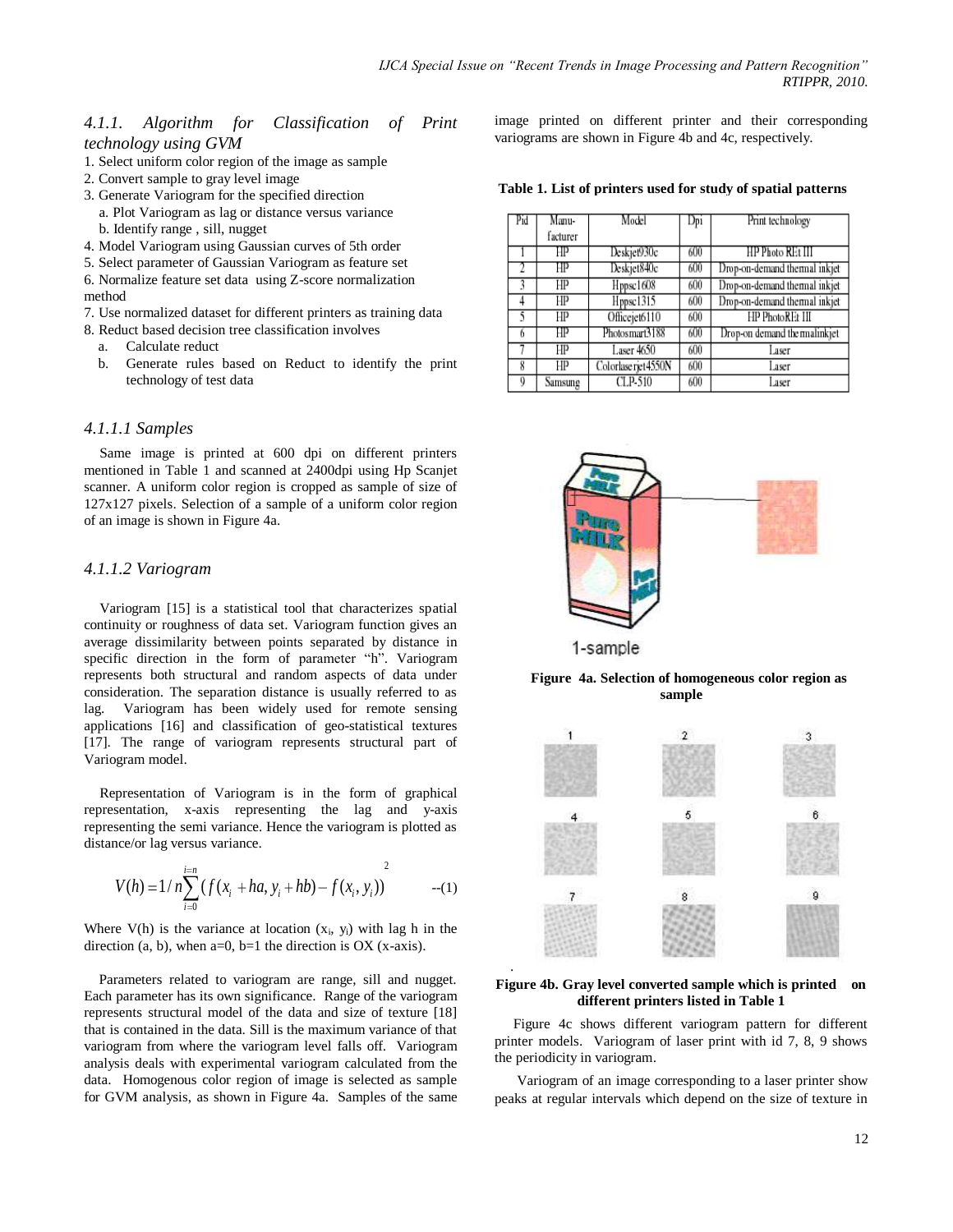print patterns. We can observe here local as well as global periodicity in laser technology. Range of variogram is directly related to the size of texture in print pattern. Sill is a maximum variance in variogram and it is directly proportional to the global object variance**.**

#### Variogram (for angle zero)



**Figure 4c. Variogram of image in figure 4b**

#### *4.1.1.3 Gaussian Variogram Model*

Variogram analysis is related to concept of modeled variogram. The maximum lag selected for the calculation is half of the field size. Variogram cannot be calculated at every lag distance due to variations in the estimation and it is not ensured to be valid. For ensuring validity, variograms should be modeled by mathematical function. This empirical variogram is fitted to mathematical model function is called Model Variogram. Spatial statistics study begins with construction of model to characterize spatial patterns of the sample under study. There is need to interpolate variogram function [19] for specified distance. Covariance part of the variogram must have positive definiteness of mathematical functions. Then only it is possible to use variogram for krigging and stochastic simulation applications. These are few reasons why the variogram is to be modeled. The most popular models used to fit variogram are exponential model, spherical model and Gaussian models. The variogram fitted to mathematical model of Gaussian function are called Gaussian model. Modeled Gaussian function is shown in equation 2. Gaussian function is one of the mathematical function used to model the empirical variogram. Such modeled variogram is called as Gaussian Variogram Model.

$$
f(x) = a_i \exp - ((x - b_i)/c_i)^2
$$
 ...... (2)

#### *4.1.1.4 Selection of feature set*

Gaussian Variogram Model (GVM) characterizes print technology based on spatial variability of homogeneous color regions. The parameters from Gaussian Variogram Model GVM are  $\{a_1, b_1, c_1, a_2, b_2, c_2, a_3, b_3, c_3, a_4, b_4, c_4, a_5, b_5, c_5\}$ . These parameters along with Sill and Nugget of variogram are taken as feature set. Each sample gives feature set consisting of 17 parameters. Samples collected from each printer are modeled as GVM, which form feature set of corresponding print technology. GVM data set obtained from each sample is taken as training

data set. This data set has to be normalized before it can be used as training data.

#### *4.1.1.5 Normalization of data*

 Normalization is a procedure which transforms distribution of data into standard normal form. Z-score normalization method, transforms selected GVM data set into normalized data, which are used as training set for classification. This transformation makes data more comparable. Z-score normalization discretizes the data based on scaling factor which is referred to as discretization factor. For example scaling factor k=0.5, increases the interval of the data by 2 times. Features of Gaussian variogram model are given as input to reduct based decision tree (RDT) [20] to generate rules for fixing the printing technology.

#### *4.1.1.6 Reduct based decision tree classification*

 Reduct based decision tree consists of two steps, first step is reduct computation and second step is decision tree construction. Reduct based decision tree construction combines merit of rough set and decision tree construction algorithm. Datasets can be discrete or continuous, but here we have used discrete data set (after discretization). The predominant attributes of the data grouped together is called as reduct. This reduct of the training set is taken to generate decision rules, which are used for classification of print technology. This method classifies inkjet printing technologies as well as laser technologies.

#### *4.1.1.7 Experiment results*

 In our experiment, a total 159 samples are collected. Samples are collected from each of the printer listed in Table 2. 116 samples from 4 printer, (that is 29 samples from each printer) is taken as training set and 43 samples from the same 4 printers (11 samples from printers with pids 1,4 and 5 and 10 samples from printer with pid 6) are taken as test data set.

#### **Table 2: Printers Used for Identification**

| Printers used for identification |          |                    |                              |  |  |  |  |
|----------------------------------|----------|--------------------|------------------------------|--|--|--|--|
| Pid                              | Manu-    | Model              | Print technology             |  |  |  |  |
|                                  | facturer |                    |                              |  |  |  |  |
|                                  | HP       | Photosmart3188     | Drop-on-demand thermalinkjet |  |  |  |  |
|                                  | HP       | Officejet6110      | HP PhotoREt III              |  |  |  |  |
|                                  | HP       | Colorlaserjet4550N | Laser                        |  |  |  |  |
|                                  | Samsung  | $CLP-510$          | Laser                        |  |  |  |  |

#### **Table 3: RDT results for GVM data**

| RDT RESULT FOR GRAY GVM ALONG X-AXIS |     |                                 |          |  |  |  |  |
|--------------------------------------|-----|---------------------------------|----------|--|--|--|--|
| ANGLE                                |     | REDUCT1                         | ACCURACY |  |  |  |  |
|                                      | 0.1 | $'b2'$ 'c3' 'nugget'            | 37.2     |  |  |  |  |
|                                      | 0.2 | $'b2'$ 'c4' 'c5'                | 41.8     |  |  |  |  |
| 0                                    | 0.3 | 'b2' 'b4' 'c5'                  | 51.16    |  |  |  |  |
| 0                                    | 0.4 | 'b1' 'nugget' 'c2' 'b5'         | 67.4     |  |  |  |  |
| 0                                    | 0.5 | 'b2' 'b5' 'a1' 'c3'             | 62.7     |  |  |  |  |
| 0                                    | 0.6 | $'b2'$ 'c4' 'nugget' 'b5' 'c5'  | 62.79    |  |  |  |  |
| 0                                    | 0.7 | 'b1' 'sill' 'c2' 'b3' 'b5'      | 60       |  |  |  |  |
| 0                                    | 0.8 | 'b1' 'sill' 'c1' 'b2' 'b5'      | 79       |  |  |  |  |
| 0                                    | 0.9 | 'b4' 'b2' 'b1' 'sill' 'c5' 'c4' | 65       |  |  |  |  |
|                                      |     | 'b4' 'b2' 'sill' 'b1' 'c1' 'c4' |          |  |  |  |  |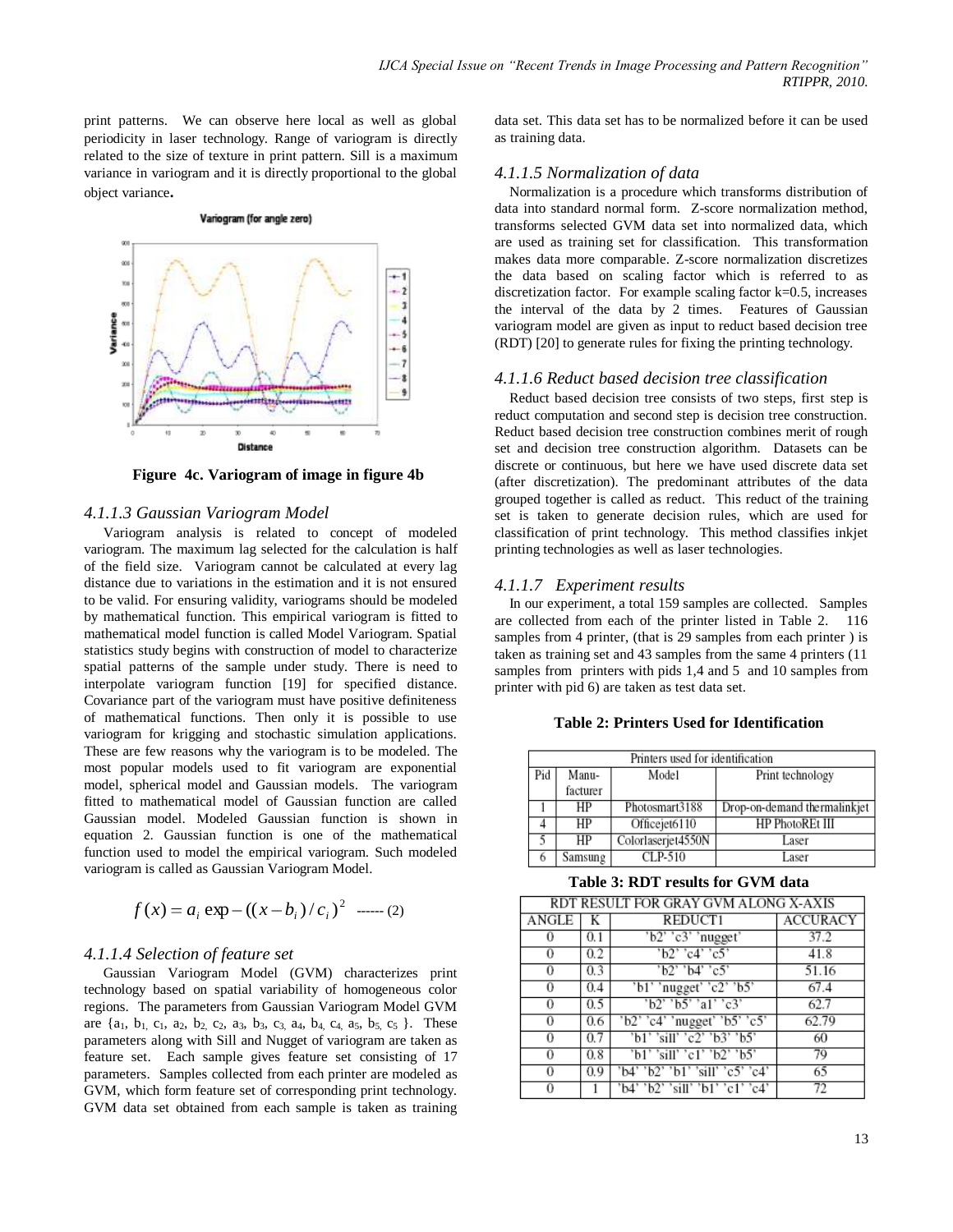Identification of print technology using reduct based decision tree (RDT) for different discretization factors, the reduct selected and identification accuracy obtained are shown in Table 3. Number of samples identified correctly out of total number of samples is represented as percentage of accuracy.

## **4.2. Methods for identifying printing technology based on text**

 Forensic characterization of printed text in [5] is on particular character 'e'. The letter 'e' is extracted from the document scanned at 2400 dpi. The texture of printed region of character is modeled using gray level co-occurrence texture features and pixel based features. These features are classified using SVM classifier.

Application of principal component analysis and Gaussian mixture models (GMM) is another method for identification of the electro-photographic printers [4]. In this identification method each printer is represented as Gaussian distribution. Gaussian mixture model is combination of several different Gaussian distributions. Principal component analysis is used as dimension reduction technique before classification by GMM.

Identification and linking of fake documents to scanner and printers by Gaurav Gupta [10] identified specific characteristics of printed color text. This work is based on the Exchange principle of forensic science, which is known as Locard principle.

Essentially Locard's principle is applied to crime scenes in which the perpetrator(s) of a crime comes into contact with the scene, so the perpetrator(s) will both bring something into the scene and leave with something from the scene, ie. every contact leaves a trace. To quote

"Wherever he steps, whatever he touches, whatever he leaves, even unconsciously, will serve as a silent witness against him. Not only his fingerprints or his footprints, but his hair, the fibers from his clothes, the glass he breaks, the tool mark he leaves, the paint he scratches, the blood or semen he deposits or collects. All of these and more, bear mute witness against him. This is evidence that does not forget. It is not confused by the excitement of the moment. It is not absent because human witnesses are. It is factual evidence. Physical evidence cannot be wrong, it cannot perjure itself, it cannot be wholly absent. Only human failure to find it, study and understand it, can diminish its value".

Therefore, the process of creation of fraud documents introduces impurity leading to variation in the intensity. Hence total number of unique color count varies. Based on this fundamental principle, identified characteristics of printed character is unique to specific printer/scanner.

In this study [10] two color printers used are referred to as p1, p2 and two scanners are referred to as s1 and s2 to produce fraudulent document of original document. Images of single character "a" and "e" were captured and magnified using high resolution cameras like LEICA MZ8, LEICA MZ12.5. Variance

of Intensity, texture based parameters like gray level cooccurrence matrix and distribution of pixels in color cube are the parameters used to distinguish original document from fraudulent document. Variance of Intensity and total number of unique color count increases for the fraud document as compared to genuine one. Uniformity measure of gray level co-occurrence matrix decreases for fraud document as compared to genuine one. In this work they also proposed energy of difference histogram as an important parameter which remains constant with print technology. This parameter is useful for identification of printing technology like inkjet and laser jets.

 Printing technique classification for detection of counterfeit [11] classifies letters printed by inkjet and laser jet. At low resolution, the roughness of contours of inkjet and laser jet is equal. At high resolution, contours of LaserJet print have low roughness and inkjet print has a rougher contour. So the ratio of contours length between high resolution and low resolution is taken as feature for classification. Another important feature to consider is area difference. As we slightly increase the size of the binary image, the increase in the number of additional pixels is larger for inkjet print.

Recent research on extraction of gray level features from low resolution image for identification of printing technique in document management system has also been used for print technique classification [12].

## **5. CONCLUSION**

 The techniques and methods discussed in above sections are based on the high resolution images. Most of the tools developed are for color images and few categories (types) of printers. One should also focus and develop tools for identification of offset printers, gray scale images in place of color images, enhancement in GVM approach in particular to low resolution environmental setup.

## **6. REFERENCES**

[1] Ordway Hilton. Scientific Examination of Questioned Documents. CRC Press, 1993.

[2] http://www.hp.com.

[3] http://www.fosterfreeman.com

[4] Nitin Khanna, Aravind K, Mikkilineni, Anthony F.Martone, Gazi N. Ali, George T.C. Chiu, Jan Allebach,and Edward J. Delp. A survey of forensic characterization methods for physical devices. In Digital Investigation3s, pages s17–s28, 2006

[5] Mikkilineni A. K., Pei-Ju. Chiang, Ali G. N., Chiu G.T., Allebach J. P., and Delp E. J. "Printer Identification based on Graylevel Co-ocuurence Features for Security and Forensic Applications". In Proceedings of the SPIE International Conference on Security, Volume 5681,, pages 430–440, Mar 2005.

[6] Ali G. N., Chiang P. J., Mikkilineni A. K., Chiu G.T.- C, Delp E.J., and Allebach J. P. "Application of Principal Components Analysis and Gaussian Mixture Models to Printer Identification". In Proceedings of the IS & T"s NIP20: International Conference on Digital Printing Technologies, pages Volume 20, pp.301–305, Nov 2004.